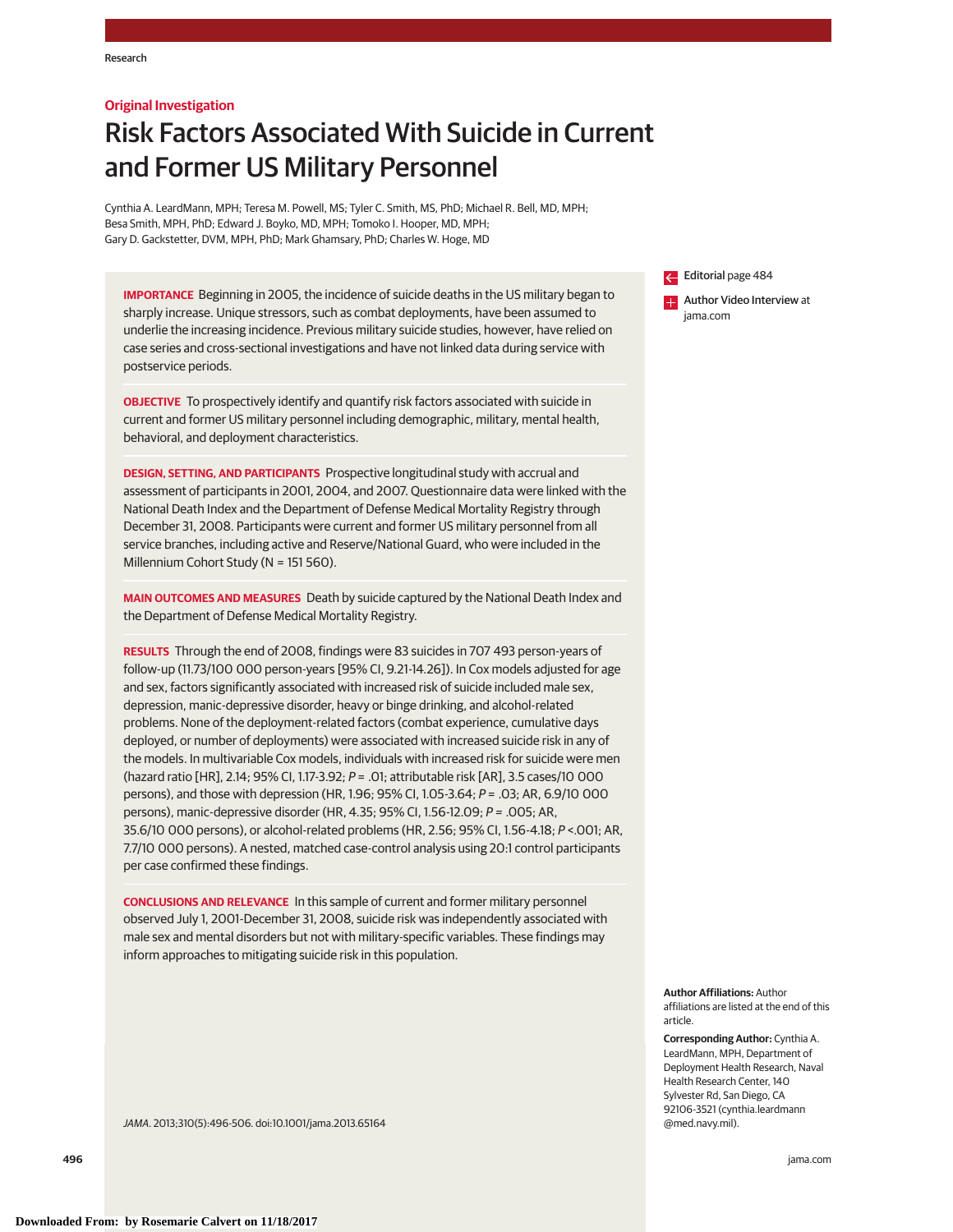Experite universal access to health care services, man-<br>datory suicide prevention training, and other preven-<br>tive efforts, suicide has become one of the leading<br>cause of doath in the US military in recent years <sup>13</sup> Suici datory suicide prevention training, and other preventive efforts, suicide has become one of the leading causes of death in the US military in recent years.<sup>1-3</sup> Suicide rates across the population of active-duty US military personnel began to increase sharply in 2005 from a baseline rate of 10.3 to 11.3 per 100 000 persons to a rate of 16.3 per 100 000 persons in 2008, with the highest rates among Marine Corps and Army personnel (19.9 and 19.3 per 100 000 persons).4 Since 2009, suicide rates among those on active-duty status have stabilized at approximately 18 per 100 000.

Despite this increase, suicide remains a rare outcome that is challenging to study. Studies among military populations have not been able to adequately examine the association between deployment characteristics and suicide following military discharge.<sup>2,5,6</sup> Military separations due to medical or administrative reasons (eg, mental disorders, substance misuse, misconduct) are likely to bias incidence figures and riskfactor estimates in studies that fail to link records between active service and postmilitary periods.<sup>6</sup> Separation of service members with mental disorders, for example, could lead to underestimates of incidence or risks associated with these conditions in studies based only on active-dutymembers, and possibly overestimates in studies that only involve veterans.<sup>6,7</sup> Previous studies have not linked US Department of Defense data with national death records, thus limiting the ability to conduct comprehensive studies across inservice and postservice time periods.

Understanding the circumstances and factors leading to suicide in military members and identifying appropriate interventions is of high priority to military and civilian leaders. This study prospectively examined and quantified factors associated with suicide risk in a large population of active, Reserve, and National Guard members across all branches of the military during and following service.

# Methods

# Study Population

Launched in 2001, the Millennium Cohort Study is the largest longitudinal US military study. Designed to prospectively evaluate the health impact of serving in the military, it is a study drawn from randomly selected samples of US military service members on rosters as of October 2000 (panel 1, July 2001-June 2003), October 2003 (panel 2, June 2004-February 2006), and October 2006 (panel 3, June 2007-December 2008) including members from all service branches and components. Panel 1 was a probability-based sample of the entire military population with oversampling for women, Reservist/National Guardsmen, and those who had previously deployed. Designed to augment panel 1, personnel invited to join panels 2 and 3 had 1 to 3 years of military service and were oversampled for Marines and women. Of those contacted ( $n = 491659$ ), a baseline questionnaire and consent to volunteer was provided by 151 597 service members, resulting in a 31% cumulative baseline response rate. The cohort has been shown to have minimal response

bias and although similar to the US military population in 2008, members of the cohort are proportionately more likely to be women and younger (17-24 years old) (≥10% likely); and college educated, of white non-Hispanic race/ ethnicity, and serving in the Air Force (>5% likely) at baseline.<sup>8</sup> Cohort participants are requested to complete a survey approximately every 3 years regarding mental, behavioral, and functional health, regardless of their current military status. Detailed descriptions of the study population and methods have been published elsewhere.<sup>8,9</sup> For this analysis, the population included eligible participants from the first 3 panels who completed a baseline questionnaire and did not have missing or undetermined cause of death information (99.9% of all participants). Due to the relatively low number of suicides in the cohort, data from these 3 panels were combined for all analyses. This research has been conducted in compliance with all applicable federal regulations governing the protection of human subjects in research (Protocol [Naval Health Research Center] NHRC.2000.0007).

#### Suicide

Suicide deaths were identified, during and following military service, using mortality data from the National Death Index and the Department of Defense Medical Mortality Registry (DoD MMR).10-13 The DoD MMR, maintained in the Mortality Surveillance Division of the Armed Forces Medical Examiner System, contains detailed information on all US military activeduty deaths, including Reserve and National Guard members in an activated status, regardless of geographic location.<sup>14</sup> The DoD MMR also includes detailed information on any former military members who died while serving as civilians or contractors during the current operations. A previous study found that National Death Index together with DoD MMR captured 99% of deaths in this cohort.<sup>15</sup> Consistent with this previous study, a participant was identified as a decedent if the cohort data and information provided by the mortality data sources had an exact agreement on at least 2 personal identifiers consisting of Social Security number, first and last name, and full date of birth. Deaths as a result of suicide were identified using *International Classification of Diseases*, *10thRevision*codes X60- X84, Y87, and U03.

## Deployment

Deployment, a time-dependent variable, was based on DoD personnel files obtained from the Defense Manpower Data Center. Service members were identified as deploying in support of operations in Iraq and Afghanistan from September 11, 2001, through December 31, 2008 (ie, Operation Iraqi Freedom [OIF] and Operation Enduring Freedom [OEF]), based on direct report from personnel offices of the service branches or report of receiving imminent danger pay, hardship duty pay, or combat zone tax exclusion benefits. Participants who did not deploy in support of OIF/OEF prior to December 31, 2008 were classified as not deployed for the entire study period. Others were classified as not deployed until the first date of deployment, at which time they were classified as deployed (with or without combat experience) for the remaining follow-up time.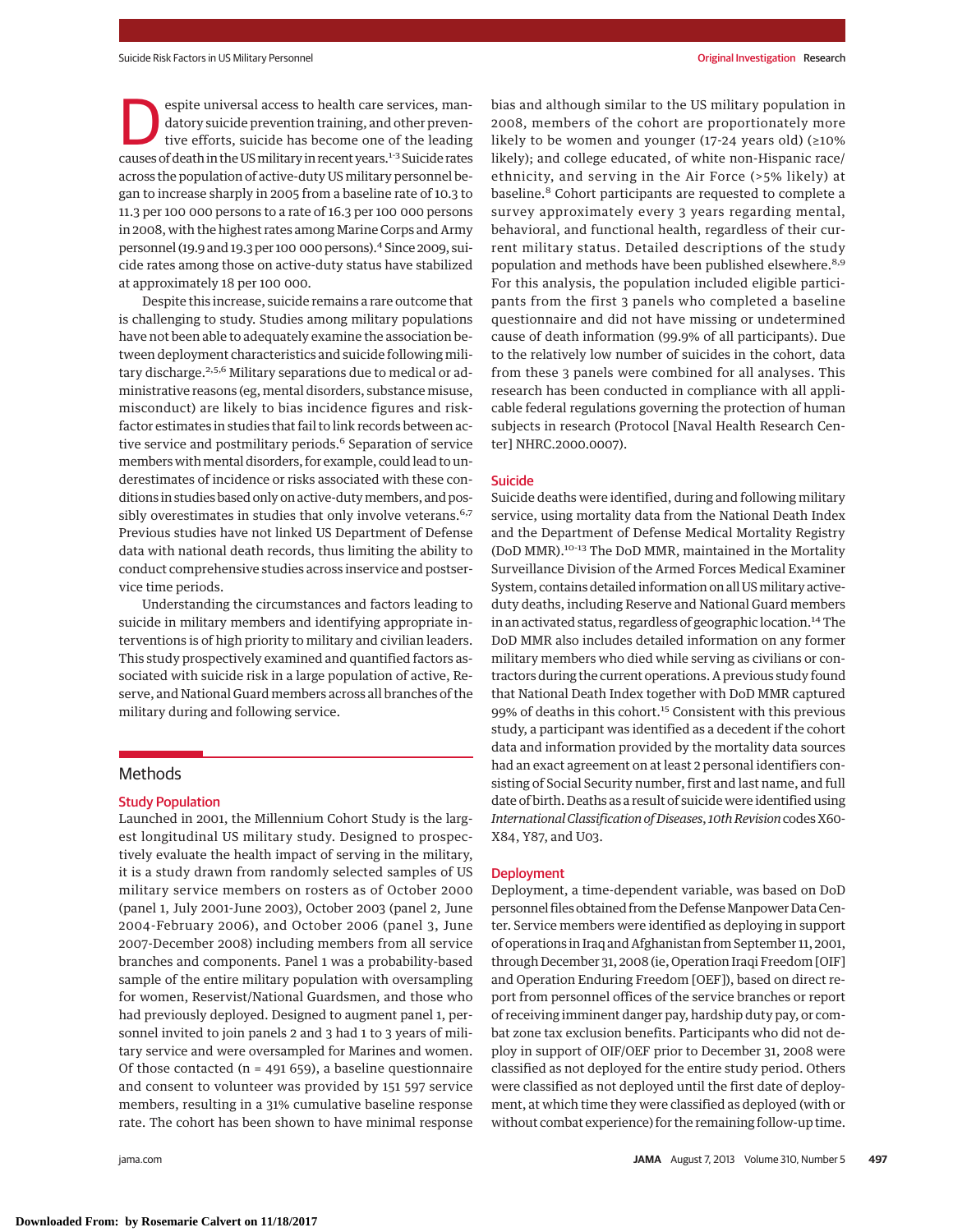Combat experience was assessed using data from the Millennium Cohort and the Post-Deployment Health Assessment (PDHA) surveys. Data from the PDHA, a survey administered to all service members within 30 days of returning from deployment, were obtained from the Armed Forces Health Surveillance Center for members from all service branches. The PDHA asks respondents about encountering dead bodies or seeing people killed, discharging a weapon, and feeling in great danger of being killed during their most recent deployment. The Millennium Cohort survey includes a question that asks, "During the past 3 years, have you been personally exposed to any of the following? (do not include TV, video, movies, computers, or theater): (1) witnessing a person's death due to war, disaster, or tragic event, (2) witnessing instances of physical abuse (torture, beating, rape), (3) dead and/or decomposing bodies, (4) maimed soldiers or civilians, and (5) prisoners of war or refugees." Among those deployed, combat experience was identified by an affirmative response to 1 or more of these experiences from either questionnaire. Cumulative days deployed and number of deployments were based on the total number of days deployed and number of deployments, respectively, in support of OIF/OEF from 2001 through 2008. Deployment experience to the 1991 GulfWar or to Bosnia, Kosovo, or Southwest Asia between 1998 and 2000 was assessed as a separate variable referred to as "pre-2001 deployment experience."

## **Covariates**

Self-reported physical functioning was assessed at baseline using the physical component score of the Medical Outcomes Study Short Form 36-Item Survey for Veterans (SF-36V).<sup>16,17</sup> In order to examine if those at the extremes of the scale were at increased or decreased risk for suicide, physical functioning was categorized into 3 levels (<15th percentile, 15th-85th percentiles, and >85th percentile), consistent with previous publications.18

Previous research has indicated that individuals who die by suicide are more likely to have experienced adverse life events.<sup>19</sup> Consequently, the presence of stressful life events was assessed usingMillennium Cohort Study questions and amodified version of the Social Readjustment Rating Scale scoring system.<sup>20</sup> Based on severity, each type of stressful life event, such as experiencing divorce or severe illness, was assigned a point value (between 48 and 83 points) and then collectively scored. Based on the summation of baseline scores, participants were categorized as having either low/mild (<200 points) or moderate/major (≥200 points) life stress.

The mental and behavioral covariates (including posttraumatic stress disorder [PTSD], depression, manic-depressive disorder, panic/anxiety syndromes, heavy or binge drinking, and alcohol-related problems) were analyzed using 2 distinct methods: (1) assessed using only baseline data and (2) assessed using all available data for each individual (responses from 1-3 questionnaires).

PTSD was assessed using the PTSD Checklist-Civilian Version (PCL-C), a 17-item self-reported measure and a question that asked participants if they had ever been diagnosed with PTSD from a health professional.<sup>21</sup> A positive PTSD screen was based on reporting a moderate or higher level of at least 1 intrusion symptom, 3 avoidance symptoms, and 2 hyperarousal symptoms, criteria established by the *Diagnostic and Statistical Manual of Mental Disorders*, Fourth Edition (*DSM-IV*).<sup>22</sup> Participants who screened positive or reported ever being diagnosed with PTSD were classified as having PTSD.

Similarly, depression was assessed using the 9 depression items of the Patient Health Questionnaire (PHQ). The scoring algorithm that corresponds to the depression diagnosis from the *DSM-IV* was used to identify individuals with a positive depression screen.<sup>23</sup> Participants who screened positive or reported ever having a depression diagnosis were classified as having depression. Similarly 15 panic items and 6 generalized anxiety items from the PHQ were used to assess presence of panic or other anxiety syndromes.<sup>24,25</sup> Manicdepressive disorder was identified by those who reported that a doctor or other health professional ever diagnosed them with manic-depressive disorder.

Heavy weekly drinking was defined as consumption of more than 14 drinks per week for men or 7 drinks per week for women.<sup>26-28</sup> Binge drinking was defined as reporting of drinking 5 or more drinks for men or 4 or more drinks for women on at least 1 day or occasion during the past year.<sup>29</sup> Participants whomet the threshold for either drinking condition were classified as heavy or binge drinkers. Assessed using questions from the PHQ, alcohol-related problems were determined by endorsement of at least 1 of 5 problems (eg, driving after having several drinks or drinking alcohol even though a physician suggested stopping) in the last 12 months.

Demographic and military-specific data were obtained at baseline from electronic personnel files maintained by the Defense Manpower Data Center including sex, date of birth, educational level, marital status, race/ethnicity, military rank, service component, service branch, occupation, and date of separation from the military. Age and military service status were assessed as time-dependent variables. Those participants who did not separate from the military were classified as current service members. All others were classified as current service members until their date of separation, at which time they were classified as former service members for the remaining follow-up time.

#### Statistical Analysis

The overall crude suicide rate as well as the age- and sexadjusted (direct standardization based on the 2000 US population) suicide rate per 100 000 person-years were calculated. Characteristics by suicide deaths were compared using crude suicide rates and  $\chi^2$  tests. Person-years for OIF/ OEF deployment and military service status were calculated using the time-varying status for the crude suicide rates. Attributable risk (AR), also referred to as risk difference, was calculated by subtracting the incidence of suicide in the unexposed group from the incidence of suicide in the exposed group, presented as the number of suicide cases per 10 000 persons. The population AR percent was calculated as the prevalence of the risk factor among the suicide deaths multiplied by the hazard ratios (HRs) minus 1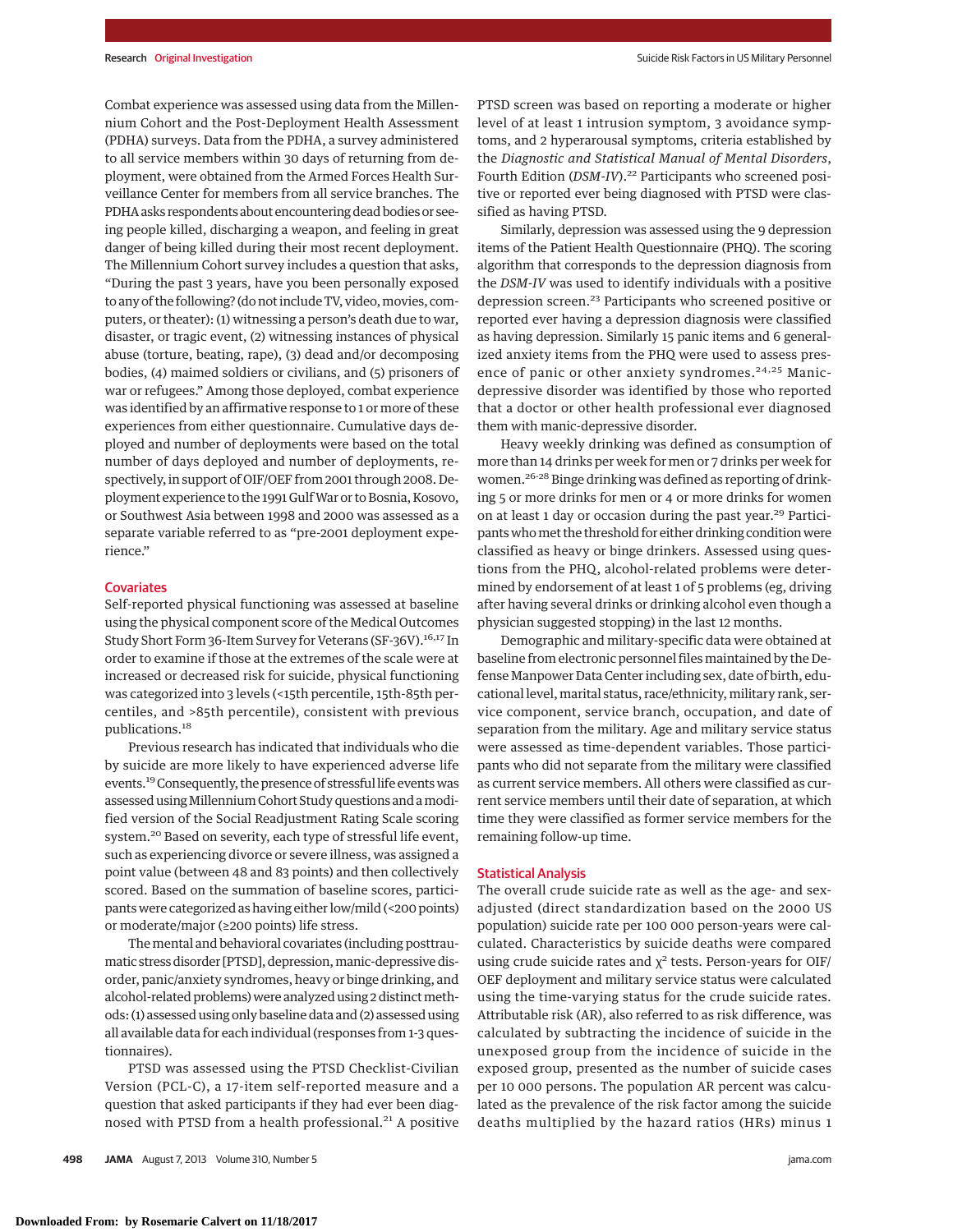divided by the HR multiplied by 100 (prevalence among cases × [(HR−1)/HR] × 100%). Cox proportional hazards modeling was used to estimate unadjusted and age- and sex-adjusted HRs and 95% CIs for suicide. Multivariable Cox proportional hazards models to assess the association between deployment and suicide completion were built using a backwards elimination algorithm that initially included all variables significantly associated with suicide (*P* <.05) after age and sex adjustment (sex, depression, manic-depressive disorder, heavy or binge drinking, alcohol-related problems). Deployment was forced into these models, with covariates removed sequentially until the final model included only significant ones (*P* <.05). The multivariable Cox proportional hazards models were performed 2 ways: (1) factors were assessed at baseline with the inclusion of deployment as a time-dependent variable; and (2) factors were assessed as time-dependent variables, except sex. For example, using the latter method, participants who screened positive for a mental or behavioral condition on their second (or third) questionnaire were classified as having that condition for the remaining time of their follow-up period. For all Cox models, participants were censored at the date of a nonsuicide death or the end of the study period (December 31, 2008). Person-days for each participant were calculated from the date of baseline survey completion to the date of death (suicide or nonsuicide death) or end of study. For inclusion into each Cox model, participants had to have complete data for all variables in that model. The proportionality assumption for recent deployment was verified by assessing the correlation between the Schoenfeld residuals and person-days.

In an effort to further investigate the military-specific risk factors and underlying mental disorders, a nested casecontrol analysis was conducted that matched each suicide case to 20 control participants on birth year (within 2 years), sex, race/ethnicity, marital status, enrollment (within 180 days), service branch, and military rank. Similar to the multivariable Cox model, deployment and variables that were significantly (*P* < .05) associated with suicide were entered into a conditional logistic regression model (deployment, depression, manic-depressive disorder, heavy or binge drinking, and alcohol-related problems). Covariates were removed in the same manner as the multivariable Cox model, yielding a final model that included only significant variables (*P* < .05). To be considered for inclusion into the nested case-control analysis, participants had to have complete data on all the matching characteristics as well as the variables that were significantly associated with suicide after age and sex adjustment. All reported *P* values were 2 sided. Data management and statistical analyses were performed using SAS software version 9.3 (SAS Institute, Inc).

# Results

Of the 151 597 Millennium Cohort participants (77 047 in panel 1, 31 110 in panel 2, and 43 440 in panel 3), 151 568 were eligible for analysis. Eight participants were excluded

due to missing or undetermined cause of death data. The study population was composed of the remaining 151 560 participants (99.9% of all participants), of whom 646 (0.4%) died between 2001 and 2008. Of the decedents, 83 (12.8% of total deaths) were the result of suicide, during a total of 707 493 person-years of observation, yielding a crude rate of 11.73 (95% CI, 9.21-14.26) suicides per 100 000 person-years or an age- and sex-adjusted rate of 9.60 (95% CI, 7.10-12.10) suicides per 100 000 person-years. Crude suicide rates (per 100 000 person years) were highest among those with manic-depressive disorder (87.55, 95% CI, 10.84-164.30; n = 5), alcohol-related problems (27.67, 95% CI, 16.83-38.52; n = 25), and depression (26.94, 95% CI, 14.83-39.05; n = 19). Those with a suicide death were proportionately more likely, compared with all other participants, to have the following characteristics: fewer cumulative deployment days, combat specialist occupation, pre-2001 deployment experience, male sex, depression, manic-depressive disorder, heavy or binge drinking, and alcohol-related problems (Table 1 and Table 2).

Unadjusted proportional hazards models revealed that those deployed to the current operations with or without combat were not significantly more likely to have a suicide death than those who did not deploy (HR, 1.15; 95% CI, 0.68-1.96 with combat experience; HR, 1.17; 95% CI, 0.63- 2.16 without combat experience; *P =* .82) (Table 3 and Table 4). Unadjusted significant risk factors for suicide included occupation, male sex, educational attainment of some college or less, depression, manic-depressive disorder, heavy or binge drinking, and alcohol-related problems. After adjusting for age and sex, the same factors were significantly associated with suicide except that occupation and education were no longer significant and deployment for more than 365 days was inversely associated with suicide (Table 3 and Table 4). The magnitude of the HRs for deployment further diminished.

A total of 145 387 participants were included in the final Cox model, including 78 suicide deaths. The final multivariable Cox model included the following statistically significant covariates: male sex (HR, 2.14; 95% CI, 1.17-3.92; *P =* .01; AR, 3.5/10 000; population attributable risk percent [PAR%], 43.6%), depression (HR, 1.96; 95% CI, 1.05-3.64; *P =* .03; AR, 6.9/10 000; PAR%, 11.2%), manic-depressive disorder (HR, 4.35; 95% CI, 1.56-12.09; *P =* .005; AR, 35.6/10 000; PAR%, 4.8%), and alcohol-related problems (HR, 2.56; 95% CI, 1.56- 4.18; *P* <.001; AR, 7.7/10 000; PAR%, 18.4%) (Table 5). Deployment, assessed as a 3-level variable, was not associated with suicide in this final model. When the 3-level deployment variable was replaced first with cumulative days deployed and then the number deployments in the final model, neither deployment factor was associated with suicide; all other factors remained unchanged. Results were also consistent in the alternate final Cox model with the mental and behavioral factors assessed as time-dependent variables. Depression (HR, 2.05; 95% CI, 1.15-3.65; *P =* .01; AR, 5.0/10 000), manic-depressive disorder (HR, 4.18; 95% CI, 1.64-10.63; *P =* .003; AR, 26.9/10 000), and alcohol-related problems (HR, 2.28; 95% CI, 1.40-3.72; *P* <.001; AR,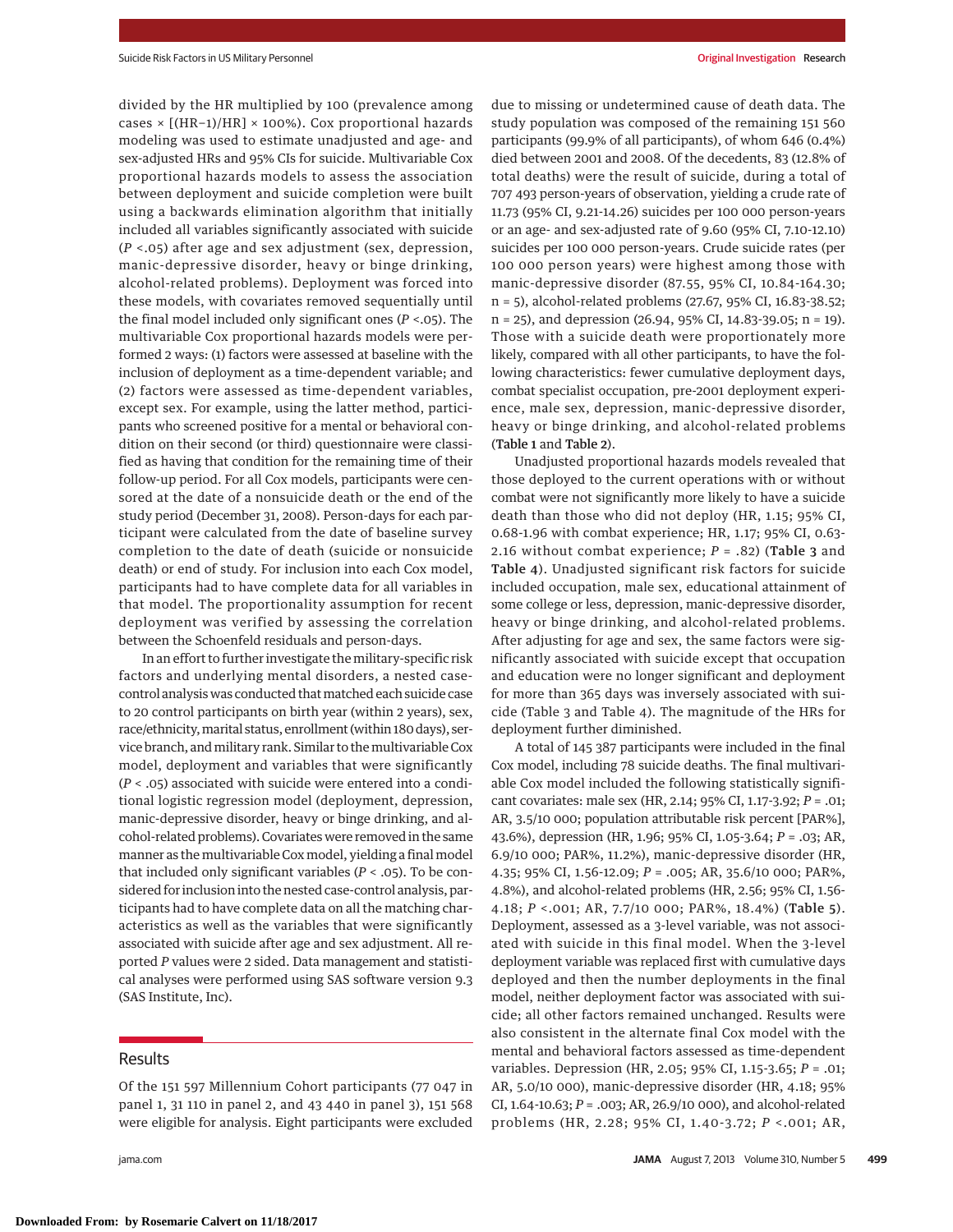|                                             |                                         | No. $(\%)^b$    |                         |
|---------------------------------------------|-----------------------------------------|-----------------|-------------------------|
| Characteristic <sup>a</sup>                 | Crude Suicide Rate/100 000 Person-Years | Nonsuicide      | <b>Suicide</b><br>Death |
| OIF/OEF deployment <sup>c</sup>             | (95% CI)                                | $(n = 151 477)$ | $(n = 83)$              |
| Not deployed                                | 10.70 (7.67-13.72)                      | 72 635 (48.0)   | 48 (57.8)               |
| Deployed without combat                     | 12.80 (5.84-19.76)                      | 32 657 (21.6)   | 13(15.7)                |
| Deployed with combat                        | 12.39 (6.82-17.96)                      | 45 435 (30.0)   | 19 (22.9)               |
| No. of deployments <sup>c</sup>             |                                         |                 |                         |
| $\overline{0}$                              | 13.13 (9.41-16.84)                      | 72 635 (48.0)   | 48 (57.8)               |
| $\mathbf{1}$                                | 11.32 (6.59-16.05)                      | 46 291 (30.6)   | 22(26.5)                |
| >1                                          | 8.81 (4.02-13.60)                       | 32 551 (21.5)   | 13(15.7)                |
| Cumulative days deployed <sup>c</sup>       |                                         |                 |                         |
| $\overline{0}$                              | 13.13 (9.41-16.84)                      | 72 635 (48.0)   | 48 (57.8)               |
| $1 - 90$                                    | 14.62 (1.81-27.43)                      | 6950 (4.6)      | 5(6.0)                  |
| 91-180                                      | 18.36 (7.97-28.74)                      | 14 833 (9.8)    | 12 (14.5)               |
| 181-365                                     | 9.77 (4.46-15.08)                       | 31 230 (20.6)   | 13(15.7)                |
| >365                                        | $4.58(0.57-8.59)$                       | 25 829 (17.1)   | 5(6.0)                  |
| Military rank <sup>d</sup>                  |                                         |                 |                         |
| Junior enlisted                             | 13.43 (9.22-17.65)                      | 82 362 (54.4)   | 39 (47.0)               |
| Noncommissioned officer                     | 10.98 (7.05-14.91)                      | 42 793 (28.3)   | 30(36.1)                |
| Officer                                     | 9.73 (4.63-14.82)                       | 26 322 (17.4)   | 14 (16.9)               |
| Service component                           |                                         |                 |                         |
| Reserve/National Guard                      | 10.62 (6.88-14.35)                      | 54 560 (36.0)   | 31(37.3)                |
| Active                                      | 12.52 (9.11-15.92)                      | 96 917 (64.0)   | 52 (62.7)               |
| Service branch                              |                                         |                 |                         |
| Army                                        | 12.98 (9.10-16.86)                      | 67 209 (44.4)   | 43 (51.8)               |
| Navy/Coast Guard                            | 8.59 (3.51-13.67)                       | 27 437 (18.1)   | 11(13.3)                |
| <b>Marine Corps</b>                         | 11.24 (1.39-21.09)                      | 13 310 (8.8)    | 5(6.0)                  |
| Air Force                                   | 11.78 (7.07-16.50)                      | 43 521 (28.7)   | 24 (28.9)               |
| Occupation                                  |                                         |                 |                         |
| Combat specialist                           | 15.08 (8.47-21.69)                      | 26 851 (17.7)   | 20(24.1)                |
| Health care                                 | $9.16(2.38-15.95)$                      | 16 250 (10.7)   | 7(8.4)                  |
| Functional support, service and<br>supply   | $9.43(5.19-13.67)$                      | 42 603 (28.1)   | 19 (22.9)               |
| Mechanical or electrical repair             | 17.97 (11.54-24.40)                     | 36 526 (24.1)   | 30(36.1)                |
| Other                                       | 5.39 (1.40-9.39)                        | 29 214 (19.3)   | 7(8.4)                  |
| Pre-2001 deployment experience <sup>e</sup> |                                         |                 |                         |
| <b>No</b>                                   | 11.77 (8.79-14.75)                      | 122 613 (80.9)  | 60(72.3)                |
| Yes                                         | 11.63 (6.88-16.38)                      | 28 864 (19.1)   | 23(27.7)                |
| Military service status <sup>f</sup>        |                                         |                 |                         |
| Current service member                      | 11.04 (8.24-13.83)                      | 108 869 (71.9)  | 60 (72.3)               |
| Former service member                       | 14.04 (8.30-19.77)                      | 42 608 (28.1)   | 23(27.7)                |

#### Table 1. Military Characteristics of Millennium Cohort Participants by Suicide Death

Abbreviations: OEF, Operation Enduring Freedom; OIF, Operation Iraqi Freedom.

- <sup>a</sup> Assessed at baseline except participants' deployment and military service status. Cumulative days deployed, occupation, and pre-2001 deployment status were statistically significant (P <. 05).
- **b** Percentages are based on the population size for each group but exclude individuals with missing data, therefore, percents may not sum to 100.
- <sup>c</sup> Based on OIF/OEF deployment September 11, 2001-December 31, 2008. Crude suicide rates for OIF/OEF deployment were based on time-varying status, whereas, the status was fixed for number of deployments and cumulative days deployed.
- <sup>d</sup> Ranks include junior enlisted (E1-E4), noncommissioned officer (E5-E9), and officer (O1-O10 and W1-W5).
- <sup>e</sup> Deployed to the 1991 Gulf War or to Bosnia, Kosovo, or Southwest Asia 1998-2000.

<sup>f</sup> Based on status at the end of follow-up (December 31, 2008). Crude suicide rates were based on time-varying status.

5.5/10 000) were significantly associated with suicide in addition to male sex (HR, 2.19; 95% CI, 1.20-4.02; *P =* .01; AR, 3.5/10 000).

Results from the final conditional logistic model of the nested case-control analysis (Table 6, n = 1617 including 77 suicide deaths) were also consistent with the final Cox model (Table 5). Depression (OR [odds ratio], 2.68; 95% CI, 1.46- 4.93; *P =* .002), manic-depressive disorder (OR, 7.38; 95% CI, 2.13-25.61; *P =* .002), and alcohol-related problems (OR, 2.30; 95% CI, 1.35-3.91; *P =* .002) were significantly and independently associated with suicide. Again, there was no significant association between deployment and suicide.

In a subanalysis among Army personnel only, manicdepressive disorder (HR, 5.96; 95% CI, 1.82-19.49; *P =* .003; AR, 37.6/10 000) and alcohol-related problems (HR, 3.86; 95% CI, 2.05-7.27; *P* <.001; AR, 11.3/10 000) remained significantly associated with suicide in a reduced model. There was no evidence that deployment was associated with suicide (*P* = .54). However, this was based on 41 suicide cases, so lack of significance among other factors such as depres-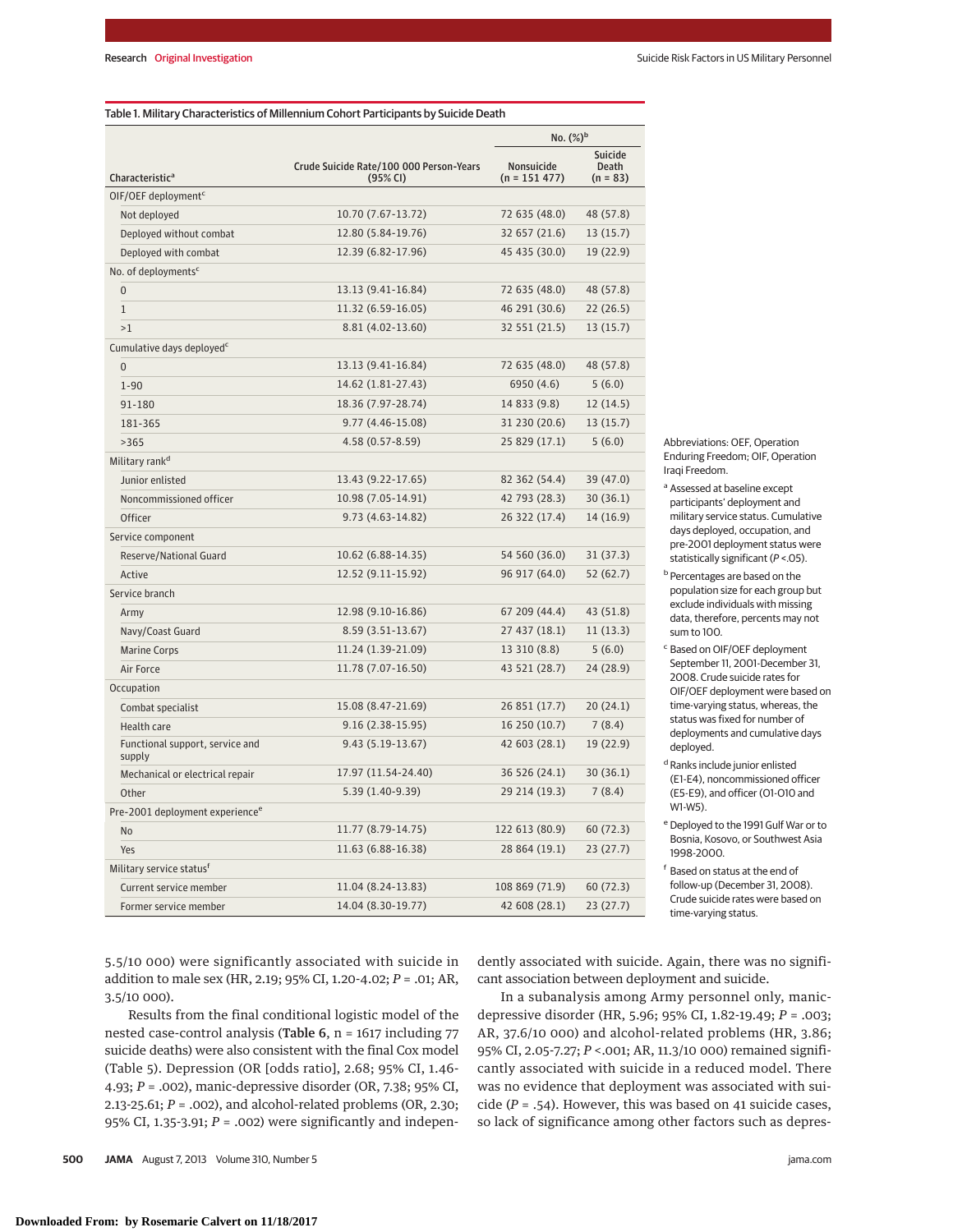| Table 2. Characteristics of Millennium Cohort Participants by Suicide Death |
|-----------------------------------------------------------------------------|
|-----------------------------------------------------------------------------|

|                                                      |                                                     | No. $(\%)^b$                  |                                    |
|------------------------------------------------------|-----------------------------------------------------|-------------------------------|------------------------------------|
| Baseline Characteristics <sup>a</sup>                | Crude Suicide Rate/100 000 Person-Years<br>(95% CI) | Nonsuicide<br>$(n = 151 477)$ | <b>Suicide Death</b><br>$(n = 83)$ |
| Sex                                                  |                                                     |                               |                                    |
| Men                                                  | 13.69 (10.44-16.94)                                 | 103 420 (68.3)                | 68 (81.9)                          |
| Women                                                | 7.12 (3.52-10.72)                                   | 48 057 (31.7)                 | 15(18.1)                           |
| Age, y                                               |                                                     |                               |                                    |
| $25$                                                 | 15.03 (9.56-20.49)                                  | 58 151 (38.4)                 | 29 (34.9)                          |
| $25 - 34$                                            | 11.12 (6.93-15.31)                                  | 51 988 (34.3)                 | 27 (32.5)                          |
| $35 - 44$                                            | $9.32(5.01-13.62)$                                  | 29 917 (19.8)                 | 18 (21.7)                          |
| $\geq 45$                                            | 11.47 (3.98-18.96)                                  | 11 421 (7.5)                  | 9(10.8)                            |
| Education                                            |                                                     |                               |                                    |
| $\leq$ Some college                                  | 13.26 (10.20-16.33)                                 | 120 387 (79.5)                | 72 (86.7)                          |
| ≥Bachelor's degree                                   | $6.68(2.73-10.63)$                                  | 31 070 (20.5)                 | 11(13.3)                           |
| <b>Marital status</b>                                |                                                     |                               |                                    |
| Not married                                          | 11.32 (7.62-15.02)                                  | 78 623 (51.9)                 | 36 (43.4)                          |
| <b>Married</b>                                       | 12.07 (8.62-15.52)                                  | 72 854 (48.1)                 | 47 (56.6)                          |
| Race/ethnicity                                       |                                                     |                               |                                    |
| White non-Hispanic                                   | 12.27 (9.19-15.35)                                  | 107 038 (70.7)                | 61 (73.5)                          |
| <b>Black non-Hispanic</b>                            | $6.50(1.30-11.69)$                                  | 19 101 (12.6)                 | 6(7.2)                             |
| Other                                                | 13.64 (6.96-20.32)                                  | 25 231 (16.7)                 | 16(19.3)                           |
| Physical component score,<br>percentile <sup>c</sup> |                                                     |                               |                                    |
| $15th$                                               | 12.11 (5.53-18.69)                                  | 22 211 (14.7)                 | 13 (15.7)                          |
| 15th-85th                                            | 10.67 (7.77-13.57)                                  | 103 647 (68.4)                | 52(62.7)                           |
| >85th                                                | 16.09 (8.21-23.98)                                  | 22 227 (14.7)                 | 16 (19.3)                          |
| Life stressors <sup>d</sup>                          |                                                     |                               |                                    |
| Low/mild                                             | 11.30 (8.61-13.99)                                  | 130 345 (86.0)                | 68 (81.9)                          |
| Moderate/major                                       | 15.16 (7.49-22.84)                                  | 19 148 (12.6)                 | 15(18.1)                           |
| <b>PTSD<sup>e</sup></b>                              |                                                     |                               |                                    |
| No                                                   | 11.22 (8.66-13.77)                                  | 139 328 (92.0)                | 74 (89.2)                          |
| Yes                                                  | 19.97 (6.92-33.02)                                  | 11 252 (7.4)                  | 9(10.8)                            |
| Depression <sup>e</sup>                              |                                                     |                               |                                    |
| <b>No</b>                                            | 10.09 (7.62-12.57)                                  | 134 275 (88.6)                | 64 (77.1)                          |
| Yes                                                  | 26.94 (14.83-39.05)                                 | 16 304 (10.8)                 | 19 (22.9)                          |
| Manic-depressive disorder <sup>f</sup>               |                                                     |                               |                                    |
| No                                                   | 11.08 (8.59-13.58)                                  | 146 327 (96.6)                | 76 (91.6)                          |
| Yes                                                  | 87.55 (10.84-164.30)                                | 1222 (0.8)                    | 5(6.0)                             |
| Panic or other anxietv <sup>g</sup>                  |                                                     |                               |                                    |
| No positive screen                                   | 11.35 (8.82-13.89)                                  | 144 109 (95.1)                | 77 (92.8)                          |
| Positive screen                                      | 20.70 (2.56-38.84)                                  | 5962 (3.9)                    | 5(6.0)                             |
| Heavy or binge drinking <sup>h</sup>                 |                                                     |                               |                                    |
| No positive screen                                   | 8.01 (5.04-10.98)                                   | 69 368 (45.8)                 | 28 (33.7)                          |
| Positive screen                                      | 15.76 (11.59-19.92)                                 | 79 696 (52.6)                 | 55 (66.3)                          |
| Alcohol-related problems <sup>i</sup>                |                                                     |                               |                                    |
| No positive screen                                   | 9.53 (7.08-11.98)                                   | 128 722 (85.0)                | 58 (69.9)                          |
| Positive screen                                      | 27.67 (16.83-38.52)                                 | 20 389 (13.5)                 | 25(30.1)                           |

Abbreviations: DSM-IV, Diagnostic and Statistical Manual of Mental Disorders, Fourth ed; PCL-C, PTSD Patient Checklist-Civilian Version; PHO, Patient Health Questionnaire; PTSD, posttraumatic stress disorder; SF-36V, Short Form 36-Item Questionnaire for Veterans.

- a Sex, depression, manic-depressive disorder, heavy or binge drinking, and alcohol-related problems were statistically significant (P <.05).
- **b** Percentages are based on the population size for each group but exclude individuals with missing data, therefore, percents may not sum to 100.
- <sup>c</sup> Computed using the SF-36V at baseline.
- <sup>d</sup> Using a similar scoring mechanism,20 life stress was based on major financial problems, violent or sexual assault, sexual harassment, severe illness or death of family member or loved one, and disabling illness or injury.
- <sup>e</sup> Self-reported for ever being diagnosed or screened positive for PTSD (PCL-C) using the DSM-IV criteria or for depression using the PHQ-9.
- <sup>f</sup> Self-reported for ever being diagnosed with manic-depressive disorder.
- <sup>g</sup> Screened positive for panic or other anxiety syndrome (PHQ).
- h Self-reported weekly consumption (>14 drinks for men, >7 for women); or per day or per occasion (>4 drinks for women, >5 drinks for men).
- <sup>i</sup> Participants affirmed at least 1 of the 5 items from the PHQ alcohol questions.

sion may have been due to a deficiency of power, a shared variance between the mental health variables, or both combined. When manic-depressive disorder was removed and replaced with depression in the reduced model, depression became significant (HR, 2.34; 95% CI, 1.16-4.72; *P =* .02; AR, 7.4/10 000), and alcohol-related problems remained significantly associated with suicide.

# **Discussion**

The US military combat deployments in Iraq and Afghanistan have been associated with a notable upward trend in suicides since 2005 that has led to considerable speculation as to the cause.<sup>4,6</sup> Using national and military mortality rec-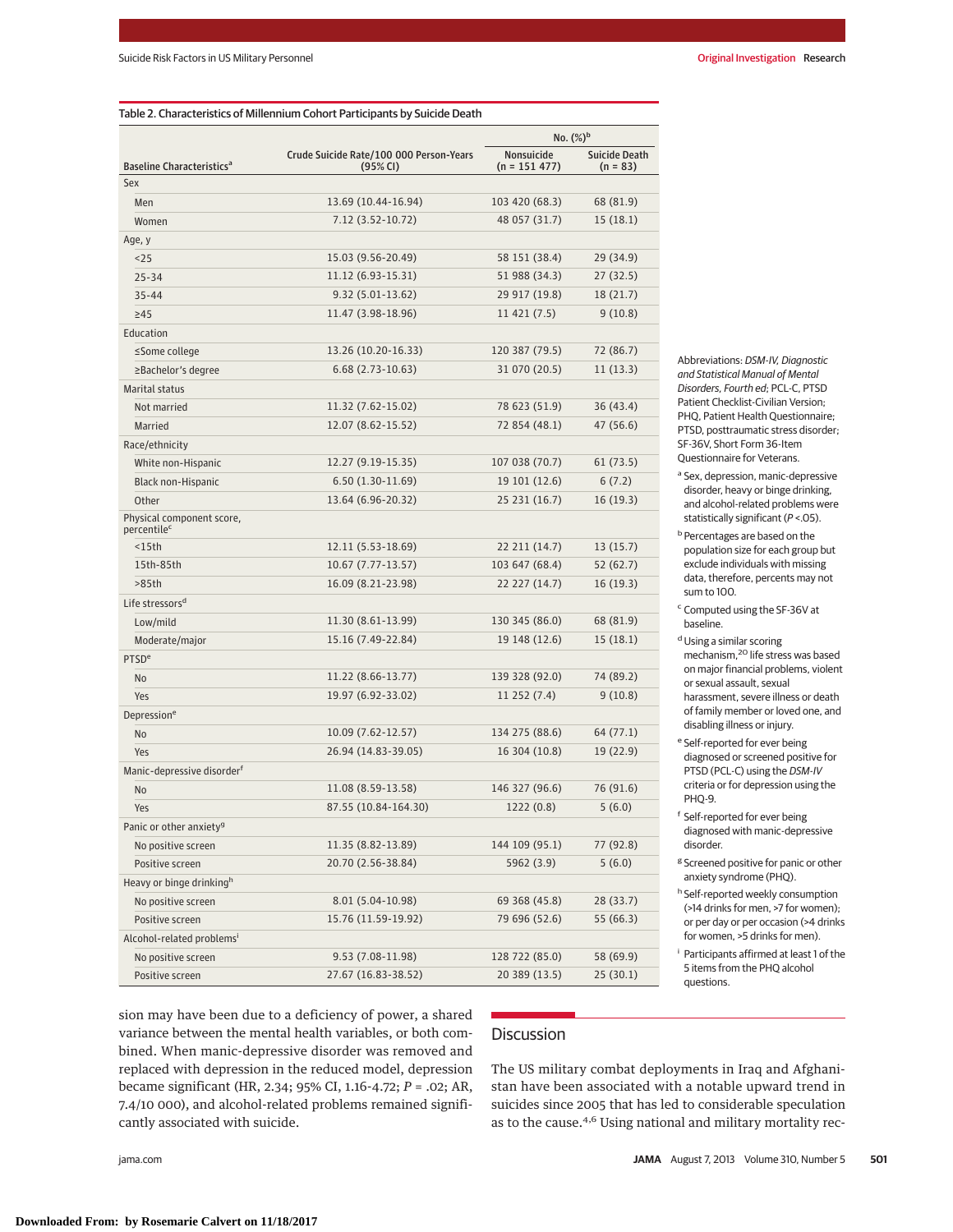| Characteristics <sup>a</sup>                | <b>Unadjusted HR</b><br>(95% CI)    | P Value | Age- and Sex-Adjusted HR<br>(95% CI) | P Value |
|---------------------------------------------|-------------------------------------|---------|--------------------------------------|---------|
| OIF/OEF deployment <sup>b</sup>             |                                     |         |                                      |         |
| Not deployed                                | 1 [Reference]                       | .82     | 1 [Reference]                        | .98     |
| Deployed without combat                     | $1.17(0.63-2.16)$                   |         | $1.04(0.56-1.93)$                    |         |
| Deployed with combat                        | $1.15(0.68-1.96)$                   |         | $0.97(0.56 - 1.68)$                  |         |
| No. of deployments <sup>b</sup>             |                                     |         |                                      |         |
| $\mathbf 0$                                 | 1 [Reference]                       | .46     | 1 [Reference]                        | .14     |
| $1\,$                                       | $0.88(0.53 - 1.45)$                 |         | $0.75(0.45-1.25)$                    |         |
| >1                                          | $0.68(0.37-1.26)$                   |         | $0.55(0.29-1.02)$                    |         |
| Cumulative days deployed <sup>b</sup>       |                                     |         |                                      |         |
| $\bf{0}$                                    | 1 [Reference]                       |         | 1 [Reference]                        |         |
| $1 - 90$                                    | $1.12(0.44 - 2.80)$                 |         | $1.01(0.40-2.55)$                    |         |
| 91-180                                      | $1.41(0.75-2.66)$                   | .10     | $1.22(0.64-2.03)$                    | .04     |
| 181-365                                     | $0.76(0.41-1.40)$                   |         | $0.63(0.34-1.17)$                    |         |
| >365                                        | $0.36$ $(0.14 - 0.89)$ <sup>c</sup> |         | $0.28(0.11-0.70)^c$                  |         |
| Military rank <sup>d</sup>                  |                                     |         |                                      |         |
| Junior enlisted                             | 1 [Reference]                       |         | 1 [Reference]                        | .80     |
| Noncommissioned officer                     | $0.76(0.47 - 1.23)$                 | .37     | $0.84(0.45-1.58)$                    |         |
| Officer                                     | $0.68(0.37-1.26)$                   |         | $0.79(0.38-1.64)$                    |         |
| Service component                           |                                     |         |                                      |         |
| Active                                      | 1 [Reference]                       |         | 1 [Reference]                        |         |
| Reserve/National Guard                      | $0.84(0.54-1.31)$                   | .44     | $0.96(0.61-1.52)$                    | .86     |
| Service branch                              |                                     |         |                                      |         |
| Army                                        | $1.10(0.67 - 1.82)$                 |         | $1.06(0.64-1.76)$                    |         |
| Navy/Coast Guard                            | $0.73(0.36-1.49)$                   | .68     | $0.71(0.35-1.45)$                    | .63     |
| <b>Marine Corps</b>                         | $0.97(0.37 - 2.56)$                 |         | $0.77(0.29-2.04)$                    |         |
| Air Force                                   | 1 [Reference]                       |         | 1 [Reference]                        |         |
| Occupation                                  |                                     |         |                                      |         |
| Combat specialist                           | $1.64(0.69-3.87)$                   |         | $1.23(0.51-3.00)$                    | .07     |
| Health care                                 | 1 [Reference]                       |         | 1 [Reference]                        |         |
| Functional support, service and<br>supply   | $1.03(0.43-2.44)$                   | .02     | $0.93(0.39-2.22)$                    |         |
| Electrical or mechanical repair             | $1.96(0.86 - 4.46)$                 |         | $1.49(0.64-3.49)$                    |         |
| Other                                       | $0.59(0.21-1.68)$                   |         | $0.46(0.16-1.33)$                    |         |
| Pre-2001 deployment experience <sup>e</sup> |                                     |         |                                      |         |
| No                                          | 1 [Reference]                       |         | 1 [Reference]                        | .63     |
| Yes                                         | $0.94(0.58-1.53)$                   | .82     | $0.88(0.54-1.46)$                    |         |
| Military service status <sup>f</sup>        |                                     |         |                                      |         |
| Current service member                      | 1 [Reference]                       |         | 1 [Reference]                        |         |
| Former service member                       | $1.19(0.72 - 1.97)$                 | .49     | $1.24(0.75-2.05)$                    | .40     |

Abbreviations: HR, hazard ratio; OEF, Operation Enduring Freedom; OIF, Operation Iraqi Freedom.

<sup>a</sup> Assessed at baseline except participants' deployment and military service status.

**b** Based on OIF/OEF deployment September 11, 2001-December 31, 2008. OIF/OEF deployment was assessed as a time-varying covariate, whereas, the number of deployments and cumulative days deployed were assessed as fixed covariates based on status at the end of follow-up.

<sup>c</sup> HR and 95% CI were significant  $(P < .05)$ .

<sup>d</sup> Ranks include junior enlisted (E1-E4), noncommissioned officer (E5-E9), and officer (O1-O10 and W1-W5).

<sup>e</sup> Deployed to the 1991 Gulf War or to Bosnia, Kosovo, or Southwest Asia 1998-2000.

<sup>f</sup> Military service status was assessed as a time-varying covariate.

ords, this study is the first, to our knowledge, to prospectively follow US service members from all military branches and components to assess suicide during and after military service.

The findings from this study are not consistent with the assumption that specific deployment-related characteristics, such as length of deployment, number of deployments, or combat experiences, are directly associated with increased suicide risk. Instead, the risk factors associated with suicide in this military population are consistent with civilian populations, including male sex and mental disorders.<sup>30</sup> Studies have shown a marked increase in the incidence of diagnosed mental disorders in active-duty service members since 2005, paralleling the incidence of suicide.<sup>31</sup> This suggests that the increased rate of suicide in the military may largely be a product of an increased prevalence of mental disorders in this population, possibly resulting from indirect cumulative occupational stresses across both deployed and home-station environments over years of war. In addition to screening for and addressing mental health problems, further research is needed to more clearly understand the interrelationship of multiple risk factors leading to suicidal behaviors and the types and timing of interventions that may reduce or prevent death by suicide.

Since data collection ended in 2008, we did not capture suicides in the most recent time period when the rates were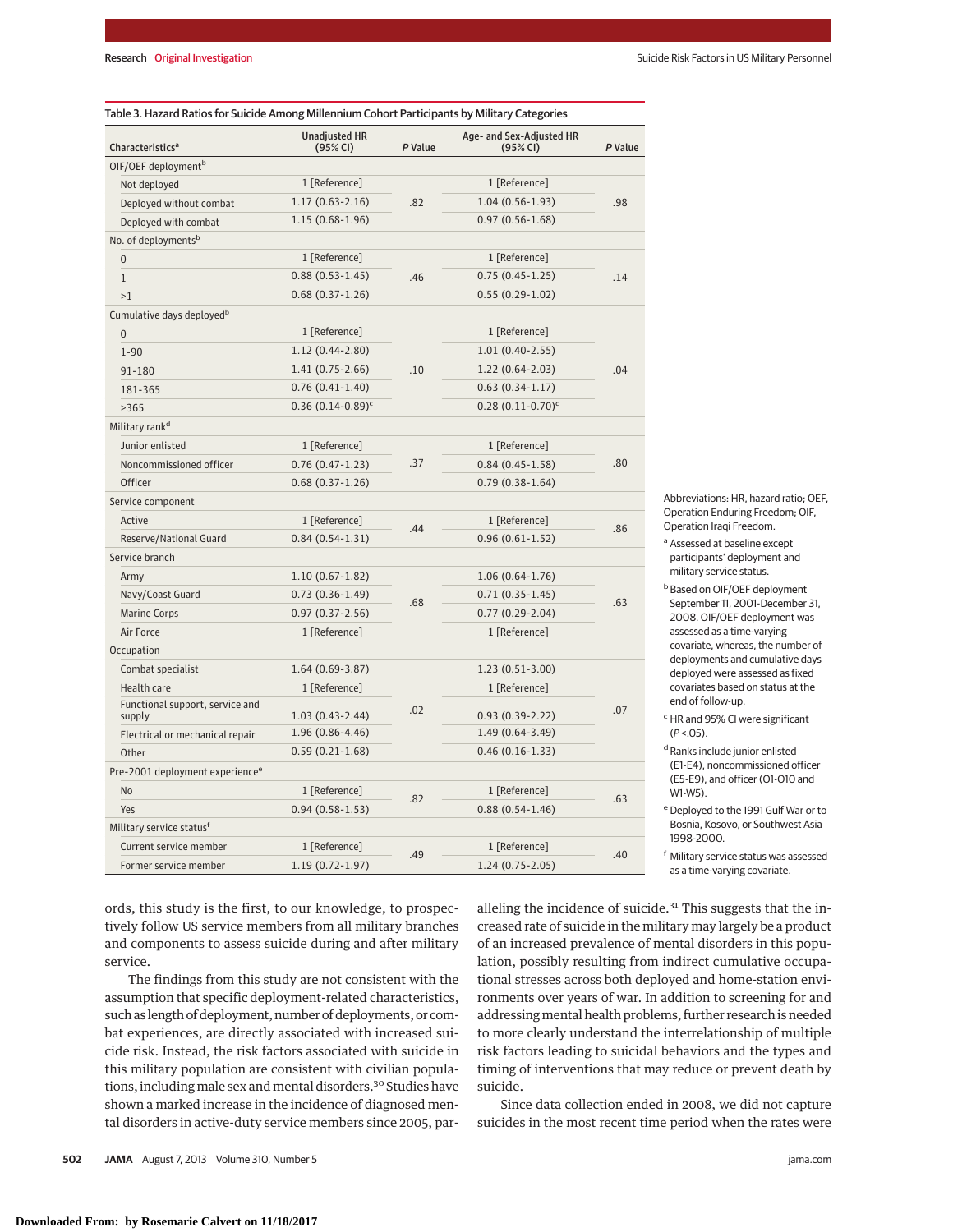|                                                      | <b>Unadjusted HR</b>           |         | Age- and Sex-Adjusted HR       |         |
|------------------------------------------------------|--------------------------------|---------|--------------------------------|---------|
| Characteristics <sup>a</sup>                         | (95% CI)                       | P Value | (95% CI)                       | P Value |
| Sex                                                  |                                |         |                                |         |
| Men                                                  | $1.90(1.09-3.33)^{b}$          | .02     | $2.03 (1.15 - 3.56)^{b}$       | .01     |
| Women                                                | 1 [Reference]                  |         | 1 [Reference]                  |         |
| Age per 5-y increase                                 | $0.91(0.80-1.03)$              | .13     | $0.89(0.78-1.01)$              | .07     |
| Education                                            |                                |         |                                |         |
| ≤Some college                                        | $2.02$ $(1.07 - 3.81)^{b}$     | .03     | $1.82(0.94-3.51)$              | .07     |
| ≥Bachelor's degree                                   | 1 [Reference]                  |         | 1 [Reference]                  |         |
| <b>Marital status</b>                                |                                |         |                                |         |
| Not married                                          | $0.97(0.63 - 1.50)$            | .88     | $0.85(0.52 - 1.39)$            | .52     |
| Married                                              | 1 [Reference]                  |         | 1 [Reference]                  |         |
| Race/ethnicity                                       |                                |         |                                |         |
| White non-Hispanic                                   | 1 [Reference]                  |         | 1 [Reference]                  |         |
| <b>Black non-Hispanic</b>                            | $0.53(0.23-1.22)$              | .27     | $0.59(0.26-1.38)$              | .40     |
| Other                                                | $1.11(0.64-1.93)$              |         | $1.12(0.65-1.95)$              |         |
| Physical component score,<br>percentile <sup>c</sup> |                                |         |                                |         |
| $15th$                                               | $1.13(0.62 - 2.08)$            |         | $1.21(0.66 - 2.22)$            | .37     |
| 15th-85th                                            | 1 [Reference]                  | .34     | 1 [Reference]                  |         |
| >85th                                                | 1.52 (0.87-2.66)               |         | $1.48(0.84 - 2.59)$            |         |
| Life stressors <sup>d</sup>                          |                                |         |                                |         |
| Low/mild                                             | 1 [Reference]                  | .32     | 1 [Reference]                  | .06     |
| Moderate/major                                       | $1.33(0.76-2.33)$              |         | 1.73 (0.97-3.08)               |         |
| <b>PTSD<sup>e</sup></b>                              |                                |         |                                |         |
| No                                                   | 1 [Reference]                  | .09     | 1 [Reference]                  | .10     |
| Yes                                                  | $1.81(0.91-3.62)$              |         | $1.80(0.90-3.60)$              |         |
| Depression <sup>e</sup>                              |                                |         |                                |         |
| <b>No</b>                                            | 1 [Reference]                  |         | 1 [Reference]                  | < .001  |
| Yes                                                  | 2.70 $(1.62 - 4.50)^b$         | < .001  | 3.03 $(1.80 - 5.08)^b$         |         |
| Manic depressive disorder <sup>f</sup>               |                                |         |                                |         |
| No                                                   | 1 [Reference]                  |         | 1 [Reference]                  | < .001  |
| Yes                                                  | 7.92 (3.20-19.60) <sup>b</sup> | < .001  | 7.92 (3.20-19.60) <sup>b</sup> |         |
| Panic or other anxiety <sup>9</sup>                  |                                |         |                                |         |
| No positive screen                                   | 1 [Reference]                  |         | 1 [Reference]                  | .15     |
| Positive screen                                      | $1.85(0.75-4.58)$              | .18     | $1.96(0.79-4.85)$              |         |
| Heavy or binge drinking <sup>h</sup>                 |                                |         |                                |         |
| No positive screen                                   | 1 [Reference]                  |         | 1 [Reference]                  | .02     |
| Positive screen                                      | $1.99(1.26-3.14)^{b}$          | .003    | $1.72$ $(1.07 - 2.76)^{b}$     |         |
| Alcohol-related problems <sup>i</sup>                |                                |         |                                |         |
| No positive screen                                   | 1 [Reference]                  |         | 1 [Reference]                  |         |
| Positive screen                                      | 2.93 $(1.83 - 4.69)^b$         | < .001  | 2.64 $(1.63 - 4.26)^b$         | < .001  |

Abbreviations: DSM-IV, Diagnostic and Statistical Manual of Mental Disorders, Fourth ed; HR, hazard ratio; PCL-C, PTSD Patient Checklist-Civilian Version; PTSD, posttraumatic stress disorder; PHQ, Patient Health Questionnaire; SF-36V, Short Form 36-Item Questionnaire for Veterans.

- <sup>a</sup> Assessed at baseline except age (which was time-varying).
- <sup>b</sup> HR and 95% CI were significant (P  $< .05$ ).
- <sup>c</sup> Computed using the SF-36V at baseline.
- d Using a similar scoring mechanism,20 life stress was based on major financial problems, violent or sexual assault, sexual harassment, severe illness or death of family member or loved one, and disabling illness or injury.
- <sup>e</sup> Self-reported for ever being diagnosed or screened positive for PTSD (PCL-C) using the DSM-IV criteria or for depression using the PHQ-9.
- <sup>f</sup> Self-reported for ever being diagnosed with manic-depressive disorder.
- <sup>g</sup> Screened positive for panic or other anxiety syndrome (PHQ).
- h Self-reported weekly consumption (>14 drinks for men, >7 for women); or per day or per occasion (>4 drinks for women, >5 drinks for men).
- Participants affirmed at least 1 of the 5 items from the PHQ alcohol questions.

the highest.2 However, the study did include the 3 years with the sharpest statistically significant increases in suicides (seen especially in the Army and Marine Corps).<sup>2</sup> It is possible that the cumulative strain of multiple and lengthy deployments only began to be reflected in suicide rates toward the later stages of the conflicts, although the overall evidence points to the lack of any specific deployment-related effects.

The most important finding was that mental health problems, includingmanic-depressive disorder, depression, and alcohol-related problems, were significantly associated with an increase in the risk of suicide. These findings suggest that current prevention initiatives in the DoD and the Department of Veterans Affairs that address previous mental health disorders and involve screening and facilitation of high-quality treatment for mental and substance use disorders in primary care, specialtymental health care, and postdeployment settings have the greatest potential to mitigate suicide risk. However, there are limited studies that validate prevention initiatives and wellconducted program effectiveness trials should remain a high priority.

The PAR%s indicate that suicide deaths could potentially be reduced (by approximately 18% and 11%) in this population as a whole, by preventing or eliminating alcoholrelated problems and depression, respectively (assuming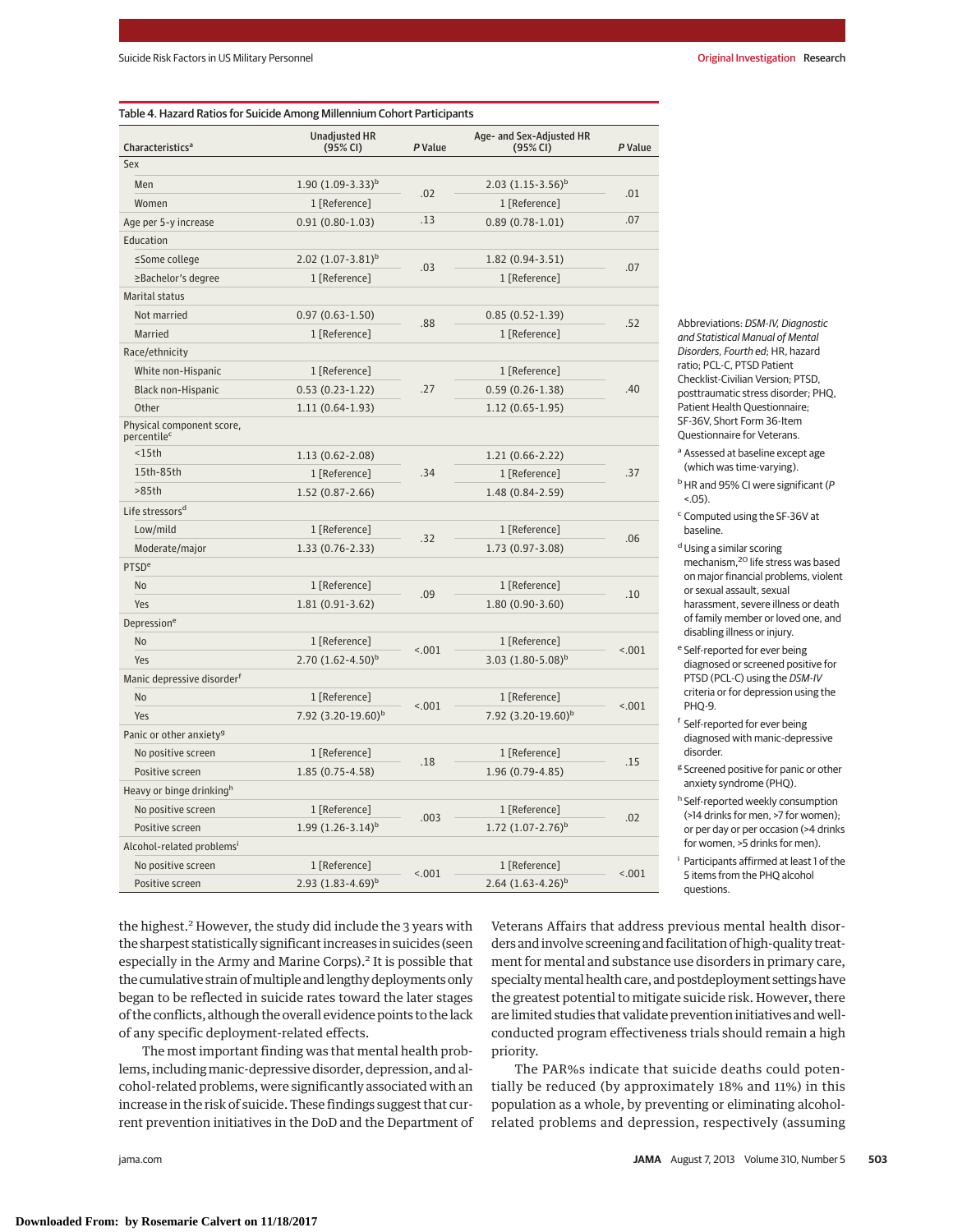Table 5. Multivariable Cox Proportional Hazards Model for Suicide Among Millennium Cohort Participants, 2001-2008 (n=145387)<sup>a</sup>

| Characteristic                         | Adjusted HR (95% CI)    | P Value |  |
|----------------------------------------|-------------------------|---------|--|
| OIF/OEF deployment <sup>b</sup>        |                         |         |  |
| Not deployed                           | 1 [Reference]           |         |  |
| Deployed without combat                | $1.22(0.65 - 2.26)$     | 82      |  |
| Deployed with combat                   | $1.00(0.58-1.73)$       |         |  |
| Sex                                    |                         |         |  |
| Men                                    | $2.14(1.17-3.92)^c$     | .01     |  |
| Women                                  | 1 [Reference]           |         |  |
| Depression <sup>d</sup>                |                         |         |  |
| <b>No</b>                              | 1 [Reference]           | .03     |  |
| Yes                                    | $1.96$ $(1.05-3.64)^c$  |         |  |
| Manic depressive disorder <sup>e</sup> |                         |         |  |
| N <sub>0</sub>                         | 1 [Reference]           | 005     |  |
| Yes                                    | 4.35 $(1.56 - 12.09)^c$ |         |  |
| Alcohol-related problems <sup>f</sup>  |                         |         |  |
| No positive screen                     | 1 [Reference]           | < 0.01  |  |
| Positive screen                        | 2.56 $(1.56 - 4.18)^c$  |         |  |

Abbreviations: HR, hazard ratio; OEF, Operation Enduring Freedom; OIF, Operation Iraqi Freedom; PHQ, Patient Health Questionnaire.

a Model adjusted for all shown variables.

<sup>b</sup> Based on OIF/OEF deployment September 11, 2001-December 31, 2008.

 $c$  HR and 95% CI were significant ( $P <$  05).

<sup>d</sup> Self-reported diagnosis or screening positive for depression using the PHQ-9 at baseline.

<sup>e</sup> Self-reported for ever being diagnosed with manic-depressive disorder.

<sup>f</sup> Participants affirmed at least 1 of the 5 items from the PHQ alcohol questions.

that these observed associations are causal and that elimination of these risk factors do not affect distribution of other covariates). Despite the larger magnitudes of the HRs for manic-depressive disorder, the PAR% shows that preventing or eliminating this disorder would have a smaller effect ( $\approx$  5% reduction) due to the very low prevalence of this disorder in this population. In addition, male sex was also a strong contributing factor to suicide deaths (44%) in this population. These findings provide further evidence that the prevention and quality treatment of these mental health disorders may prevent suicide deaths.

This study has several limitations. The findings are based on 83 suicide deaths so the study may have lacked statistical power to produce a stable and reproducible multivariable model. As with any prospective cohort study, nonresponse on the initial survey or loss to follow-up may introduce bias. However, objective national registry–based mortality data obtained for all cohort members minimizes bias due to loss to follow-up. Additionally, a previous study examining weighting for nonresponse among panel 1 members of this cohort indicated that prevalence rates are comparable to results of unweighted analysis for PTSD, depression, and eating disorders.<sup>32</sup> Although the study relied on the PHQ and PCL-C self-report screening measures, these measures are standardized validated instruments shown to be reliable in this cohort.<sup>24,33,34</sup> The questions used to assess combat experience were also selfreported and based on 2 different instruments, but combat exTable 6. Conditional Logistic Regression for Suicide Among Matched Millennium Cohort Participants, 2001-2008 (n=1617)<sup>a</sup>

| Characteristic                         | Adjusted OR (95% CI)     | P Value |  |
|----------------------------------------|--------------------------|---------|--|
| OIF/OEF deployment <sup>b</sup>        |                          |         |  |
| Not deployed                           | 1 [Reference]            |         |  |
| Deployed without combat                | $1.16(0.60-2.26)$        | .86     |  |
| Deployed with combat                   | $0.95(0.51-1.75)$        |         |  |
| Depression <sup>c</sup>                |                          |         |  |
| N <sub>0</sub>                         | 1 [Reference]            | .002    |  |
| Yes                                    | $2.68$ $(1.46 - 4.93)^e$ |         |  |
| Manic-depressive disorder <sup>d</sup> |                          |         |  |
| N <sub>0</sub>                         | 1 [Reference]            | .002    |  |
| Yes                                    | 7.38 $(2.13 - 25.61)^e$  |         |  |
| Alcohol-related problems <sup>f</sup>  |                          |         |  |
| N <sub>0</sub>                         | 1 [Reference]            | .002    |  |
| Yes                                    | 2.30 $(1.35-3.91)^e$     |         |  |

Abbreviations: OEF, Operation Enduring Freedom; OIF, Operation Iraqi Freedom; OR, odds ratio; PHQ, Patient Health Questionnaire.

<sup>a</sup> Each suicide case was matched to 20 nonsuicide control cases matched on sex, race/ethnicity, marital status, birth year (within 2 y), enrollment (within 180 d), service branch, and rank. Model was adjusted for all shown variables.

b Based on OIF/OEF deployment September 11, 2001-December 31, 2008.

<sup>c</sup> Self-reported diagnosis or screening positive for depression using the PHQ-9 at baseline.

<sup>d</sup> Self-reported for ever being diagnosed with manic-depressive disorder.

 $e^{\text{e}}$  OR and 95% CI are significant ( $P$  <.05).

<sup>f</sup> Participants affirmed at least 1 of the 5 items from the PHQ alcohol questions.

perience based on self-report has consistently been shown to be associated with a variety of adverse health outcomes.<sup>7,35</sup>This study could also be influenced by misclassification of suicide on death certificates. There is some evidence that suicides are underreported on death certificates<sup>36</sup>; however, this method of cause-specific mortality ascertainment has been widely accepted and there is no reason to believe that cause-of-death reporting on death certificates would be influenced by the risk factor variables that were studied.<sup>37,38</sup> The main findings were based on baseline data that were assessed an average of 3 years (mean [SD] 3.23 [2.03] years) prior to suicide; however, results using all available survey data were consistent. This study was only able to cover the first 3 years of an increasing trend in suicides occurring in military service members that began around 2005, therefore additional research will be needed to confirm these results using data from later years. Lastly, data from the first 3 panels of the Millennium Cohort, which consisted of different enrollment criteria, were combined due to the low numbers of suicides in this study population.

Key strengths of the study that reinforce the validity of the findings include the linkage of records with national registrybased mortality data, the consistency of results between Cox modeling and the nested case-control methods, and the fact that the study spanned the 3-year time period when the greatest increase in military suicides occurred. In addition, this study included individuals from all service branches including active and Reserve members, as well as those who have retired or are no longer serving in the military.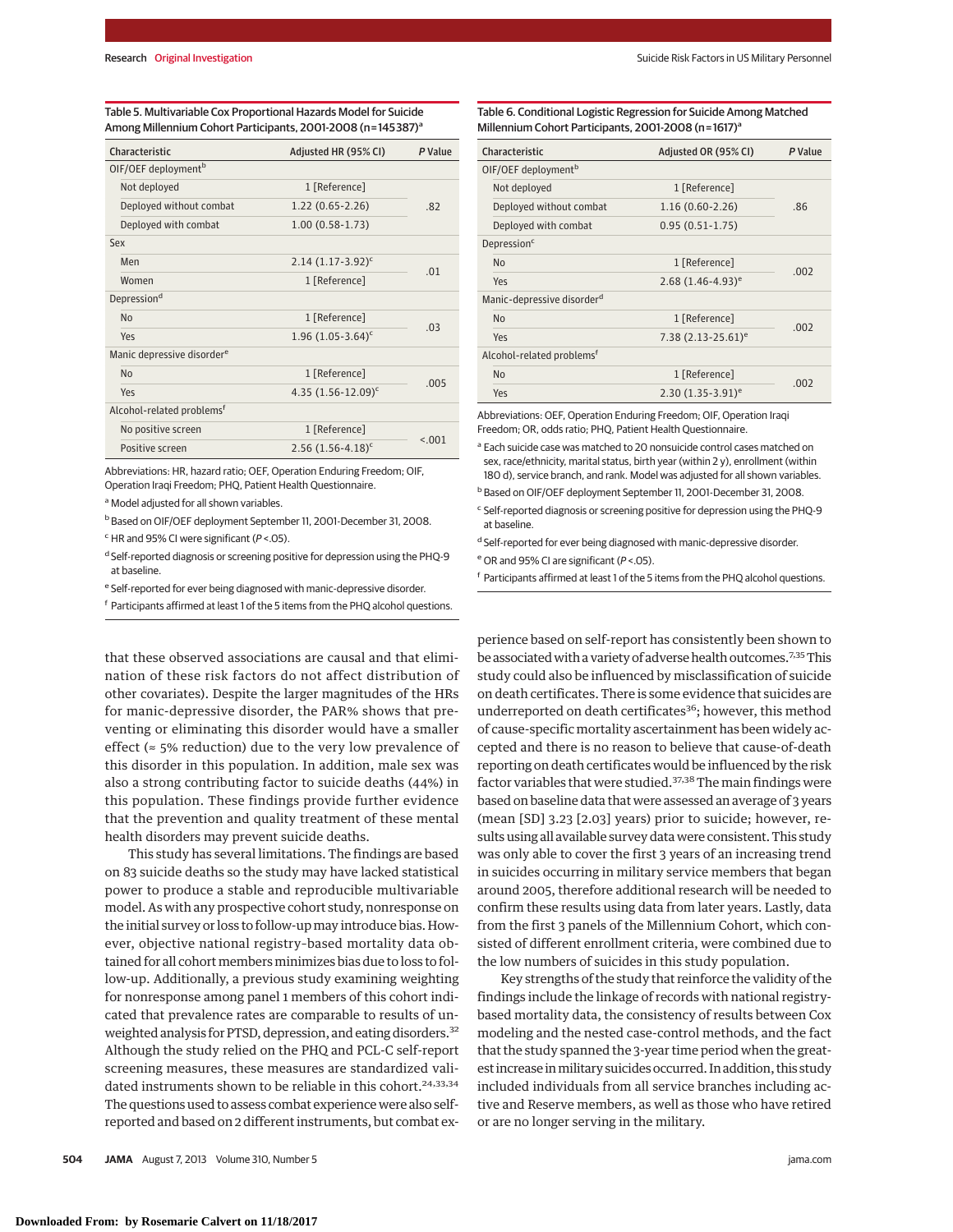In conclusion, this study prospectively quantifiedmilitaryspecific risk factors associated with suicide in a cohort of military members who were followed-up for as long as 7 years. In this sample of current and former US military personnel, mental health concerns but not military-specific variables were found to be independently associated with suicide risk. The findings from this study do not support an association between deployment or combat with suicide, rather they are consistent with previous research indicating that mental health problems increase suicide risk. Therefore, knowing the psychiatric history, screening for mental and substance use disorders, and early recognition of associated suicidal behaviors combined with high-quality treatment are likely to provide the best potential for mitigating suicide risk.

#### ARTICLE INFORMATION

**Author Affiliations:** Deployment Health Research Department, Naval Health Research Center, San Diego, California (LeardMann, Powell, T.C. Smith, B. Smith); School of Health and Human Services, National University, San Diego, California (T.C. Smith); Department of Family and Preventive Medicine, University of California, San Diego (B. Smith); Department of Preventive Medicine and Biometrics, Uniformed Services University of the Health Sciences, Bethesda, Maryland (Bell, Hooper); Seattle Epidemiologic Research and Information Center, Veterans Affairs Puget Sound Health Care System, Seattle, Washington (Boyko); Analytic Services Inc, Arlington, Virginia (Gackstetter); School of Public Health, Loma Linda University, Loma Linda, California (Ghamsary); Walter Reed Army Institute of Research, Silver Spring, Maryland (Hoge).

**Author Contributions:** Ms LeardMann had full access to all of the data in the study and takes responsibility for the integrity of the data and the accuracy of the data analysis. Study concept and design: Powell, T. Smith, Bell, B.

Smith, Boyko, Hooper, Gackstetter, Hoge, LeardMann.

Acquisition of data: T. Smith, B. Smith, LeardMann. Analysis and interpretation of data: Powell, T. Smith, Bell, B. Smith, Boyko, Hooper, Gackstetter, Ghamsary, Hoge, LeardMann.

Drafting of the manuscript: Powell, T. Smith, B. Smith, LeardMann.

Critical revision of the manuscript for important intellectual content: Powell, T. Smith, Bell, B. Smith, Boyko, Hooper, Gackstetter, Ghamsary, Hoge, LeardMann.

Statistical analysis: Powell, T. Smith, B. Smith, Gackstetter, Ghamsary, LeardMann.

Administrative, technical, or material support: T. Smith, Gackstetter, LeardMann.

Study supervision: T. Smith, B. Smith, Boyko, Hoge, LeardMann.

**Conflict of Interest Disclosures:** All authors have completed and submitted the ICMJE Form for Disclosure of Potential Conflicts of Interest. Dr Boyko reports receipt of payment for a lecture from Merck. The other authors report no disclosures.

**Funding/Support:** This work represents report 12-53, supported by the Department of Defense, under work unit no. 60002. The Millennium Cohort Study is funded through the Military Operational Medicine Research Program of the US Army Medical Research and Materiel Command, Fort Detrick, Maryland. Dr Boyko's effort in this project was supported by VA Puget Sound Health Care System.

**Role of the Sponsor:** The funding organizations had no role in the design and conduct of the study; collection, management, analysis, and interpretation of the data; preparation, review, or approval of the manuscript; and decision to submit the manuscript for publication.

**Group Information:** In addition to the authors, the Millennium Cohort Study Team includes Melissa Bagnell, MPH; Nancy Crum-Cianflone, MD, MPH; James Davies, BS; Nisara Granado, MPH, PhD; Jaime Horton, MPH; Andrea Ippolito, MPH; Isabel Jacobson, MPH; Kelly Jones, MPH; William Lee, BS; Michelle Linfesty, BA; Gordon Lynch; Hope McMaster, PhD; Sheila Medina-Torne, MPH; Christopher Phillips, MD, MPH; Kari Sausedo, MA; Emma Schaller, MPH; Amber Seelig, MPH; Beverly Sheppard, BS; Donald Slymen, PhD; Steven Speigle; Jennifer Walstrom; John Wesner, MPH; Martin White, MPH; James Whitmer; and Charlene Wong, MPH, Department of Deployment Health Research, Naval Health Research Center, San Diego, California.

**Disclaimer:** The views expressed in this article are those of the authors and do not reflect the official policy or position of the Department of the Navy, Department of the Army, Department of the Air Force, Department of Defense, Department of Veterans Affairs, or the US government.

**Additional Contributions:** We also thank the professionals from the US Army Medical Research and Materiel Command, Fort Detrick, Maryland, especially those from the Military Operational Medicine Research Program, Fort Detrick, Maryland; Scott L. Seggerman, MS, Management Information Division, Defense Manpower Data Center, Monterey, California; and the Millennium Cohort Study participants. None of these individuals were compensated in association with their contributions to this study. **Correction:** This article was corrected on August 7,

2013, for errors in Table 1 and Table 3.

#### **REFERENCES**

**1**. Black SA, Gallaway MS, Bell MR, Ritchie EC. Prevalence and risk factors associated with suicides of army soldiers 2001–2009. Mil Psychol. 2011;23(4):433-451. doi.10.1037/h0094766

**2**. Armed Forces Health Surveillance Center (AFHSC). Deaths by suicide while on active duty, active and reserve components, US Armed Forces, 1998-2011. MSMR. 2012;19(6):7-10.

**3**. Tarabay J. National Public Radio website. Suicide rivals the battlefield in toll on US military. http://www.npr.org/templates/story/story.php ?storyId=127860466. Accessed January 4, 2012.

**4**. Ramchand R, Acosta J, Burns RM, Jaycox LH, Pernin CG. The War Within: Preventing Suicide in the US Military. Santa Monica, CA: RAND Corporation; 2011.

**5**. Kang HK, Bullman TA. Risk of suicide among US veterans after returning from the Iraq or Afghanistan war zones. JAMA. 2008;300(6): 652-653.

**6**. Hoge CW, Castro CA. Preventing suicides in US service members and veterans: concerns after a decade of war.JAMA. 2012;308(7):671-672.

**7**. Hoge CW, Auchterlonie JL, Milliken CS. Mental health problems, use of mental health services, and attrition from military service after returning from deployment to Iraq or Afghanistan. JAMA. 2006;295(9):1023-1032.

**8**. Smith TC; Millennium Cohort Study Team. The US Department of Defense Millennium Cohort Study: career span and beyond longitudinal follow-up.J Occup Environ Med. 2009;51(10):1193- 1201.

**9**. Ryan MA, Smith TC, Smith B, et al. Millennium Cohort: enrollment begins a 21-year contribution to understanding the impact of military service. J Clin Epidemiol. 2007;60(2):181-191.

**10**. Wentworth DN, Neaton JD, Rasmussen WL. An evaluation of the Social Security Administration master beneficiary record file and the National Death Index in the ascertainment of vital status. Am J Public Health. 1983;73(11):1270-1274.

**11**. Boyle CA, Decouflé P. National sources of vital status information: extent of coverage and possible selectivity in reporting. Am J Epidemiol. 1990;131(1):160-168.

**12**. Fisher SG, Weber L, Goldberg J, Davis F. Mortality ascertainment in the veteran population: alternatives to the National Death Index. Am J Epidemiol. 1995;141(3):242-250.

**13**. Cowper DC, Kubal JD, Maynard C, Hynes DM. A primer and comparative review of major US mortality databases. Ann Epidemiol. 2002;12(7):462-468.

**14**. Gardner JW, Cozzini CB, Kelley PW, et al. The Department of Defense Medical Mortality Registry. Mil Med. 2000;165(7)(suppl 2):57-61.

**15**. Hooper TI, Gackstetter GD, Leardmann CA, et al; Millennium Cohort Study Team. Early mortality experience in a large military cohort and a comparison of mortality data sources. Popul Health Metr. 2010;8(1):15.

**16**. Kazis LE, Ren XS, Lee A, et al. Health status in VA patients: results from the Veterans Health Study. Am J Med Qual. 1999;14(1):28-38.

**17**. Ware JE Jr, Sherbourne CD. The MOS 36-item short-form health survey (SF-36): I, conceptual framework and item selection. Med Care. 1992;30(6):473-483.

**18**. LeardMann CA, Smith TC, Smith B, Wells TS, Ryan MA; Millennium Cohort Study Team. Baseline self reported functional health and vulnerability to post-traumatic stress disorder after combat deployment: prospective US military cohort study. BMJ. 2009;338:b1273.

**19**. Cavanagh JT, Owens DG, Johnstone EC. Suicide and undetermined death in south east Scotland: a case-control study using the psychological autopsy method. Psychol Med. 1999;29(5):1141-1149.

**20**. Holmes TH, Rahe RH. The Social Readjustment Rating Scale. J Psychosom Res. 1967;11(2):213-218.